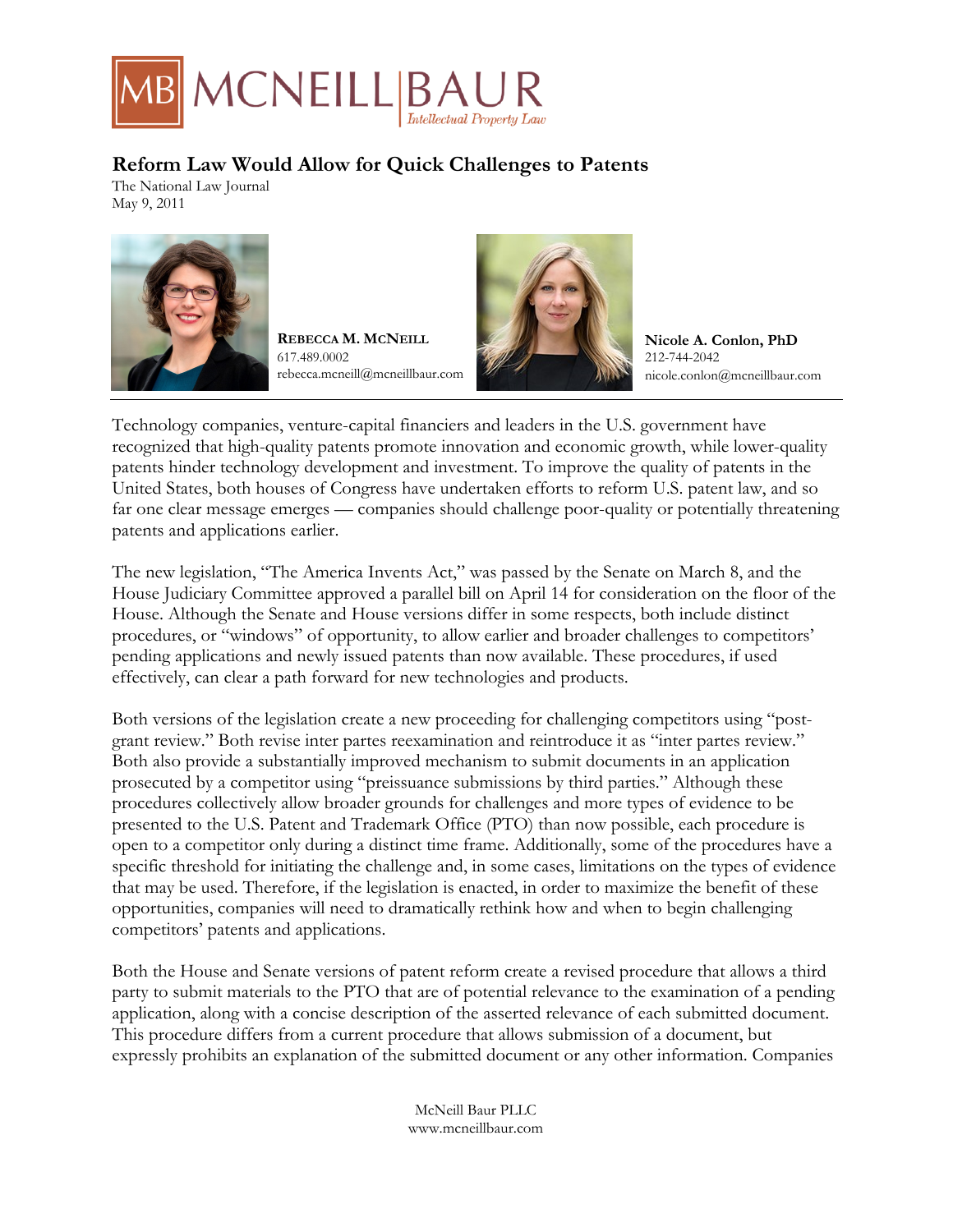would be able to use this procedure to much more effectively challenge competitor patents during prosecution. A challenger can use this procedure up to the later of six months after publication or the date of the first rejection, so long as a notice of allowance has not issued already. Therefore, in order to have the art considered by the examiner, the challenger would need to learn of and act on a potentially threatening application shortly after it has published.

Challengers could significantly influence prosecution, since they would have an opportunity to present both prior art or other relevant published documents, as well as comment on the relevance of the documents during the formative period when the examiner is first evaluating the claims in an application. Challengers are not limited to an attack on prior-art ground, but may raise any other ground of patentability (such as enablement or even written description or definiteness if they identify a document relevant to those requirements). Challengers who wish to remain anonymous should also consider third-party submissions, which do not require a statement identifying all real parties in interest.

From a budgetary standpoint, companies could save a significant amount of money compared to making later challenges, since the cost to file a third-party submission of prior art would be quite low. Nevertheless, in order to take advantage of this procedure, companies would need to intimately familiarize themselves with the ever-changing portfolios of their competitors and may need to conduct near-continuous searching for applications that could hinder their own technologies.

## **Post-Grant Review**

Even if a company misses the window for filing a third-party submission of prior art early in prosecution, the proposed legislation provides additional cost-effective opportunities to challenge the validity of a newly issued patent in a new post-grant review procedure. Compared to current inter partes reexamination, post-grant review allows for additional types of challenges. Both the Senate and House versions allow broad challenges to a patent based on any ground of invalidity, including prior-art challenges allowed in inter partes reexamination, as well as utility, patenteligibility, enablement, written-description and definiteness challenges, which are not currently encompassed by inter partes reexamination. Therefore, this proposed procedure would allow more grounds for challenging a patent outside litigation than those available currently.

The proposed legislation encourages challengers to use post-grant review instead of inter partes review because the PTO will initiate post-grant review if the challenger meets a lower initial threshold: The information presented by the third party, "if not rebutted," would demonstrate that it is more likely than not that at least one of the claims is unpatentable, or that the challenge raises a novel or unsettled legal question of importance to other patents. Interestingly, the language "if not rebutted" suggests that the PTO, in making the threshold determination, may not need to consider the arguments that could be presented against the third party's submission. The threshold analysis essentially asks if the challenger presents a prima facie case of unpatentability of one or more claims. By setting a lower threshold than inter partes review and by allowing more grounds of challenge, the legislation encourages earlier challenges to poor-quality or potentially threatening patents.

Yet, as in the third-party submission of prior art, the legislation provides a very narrow window of time for requesting a post-grant review proceeding. Although the Senate and House versions of the legislation differ in the details — the House allowing one year after issuance and the Senate only nine months — both versions similarly require companies to closely follow their competitors' patent